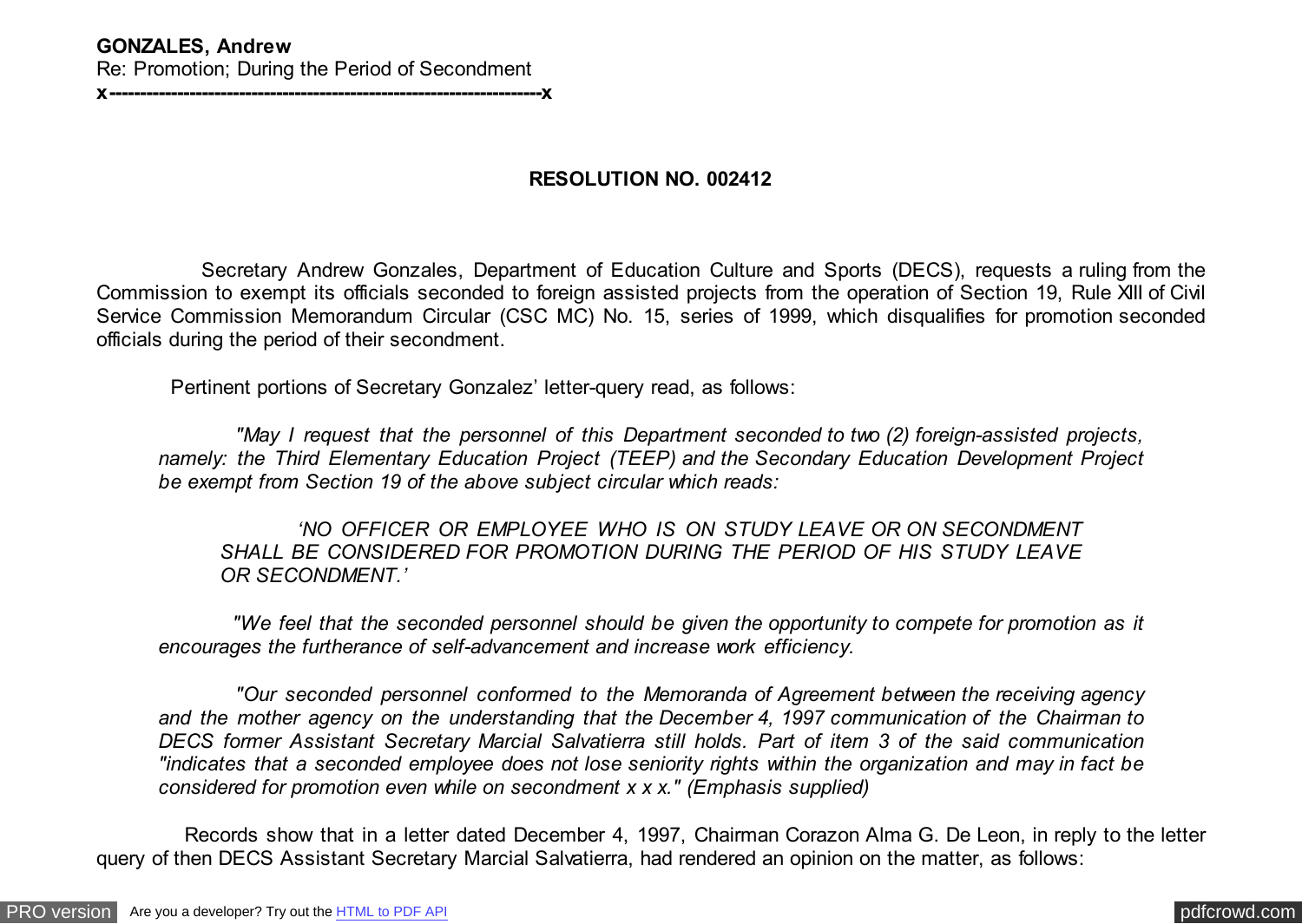*"3. A seconded employee does not lose seniority rights within the organization and may in fact be considered for promotion even while on secondment. If promoted, however, he or she must assume the position for the promotion to take force and effect."*

 It must be stressed that the aforementioned opinion rendered by Chairman De Leon holds true prior to the advent of the Civil Service Commission Memorandum Circular (CSC MC) No. 40, series of 1998, (Omnibus Rules on Appointments and other Personnel Action) and subsequent issuances amending the rules on secondment specifically MC No. 15, series of 1999.

 **Paragraph c, Section 6, Rule III of CSC MC No. 40, series of 1998, as amended by MC No. 15, s. 1999,** provides:

 *"Sec. 6. Other Personnel Movements. x x x*

 *"a. x x x*

 *"b. x x x*

 *"c. Secondment – movement of an employee from one department or agency to another which is temporary in nature and which may or may not require the issuance of an appointment but may either involve reduction or increase in compensation.*

 *"Secondment shall be governed by the following general guidelines:*

 *(i) x x x*

 *(iv) Secondment shall be upon the request of the mother agency and shall always be covered by a written agreement between the mother agency and the requesting agency and concurred in by the employee seconded. X x x.*

 *(v) Payment of salaries of seconded employee shall be borne by the receiving agency. x x x.*

 *(vi) The seconded employee shall be on leave without pay in his mother agency for the duration of his secondment, and during such period, he may earn leave credits which are commutable immediately thereafter and payable by the receiving agency."*

It is explicit from the aforementioned rule that during the period upon which an official is seconded, the seconded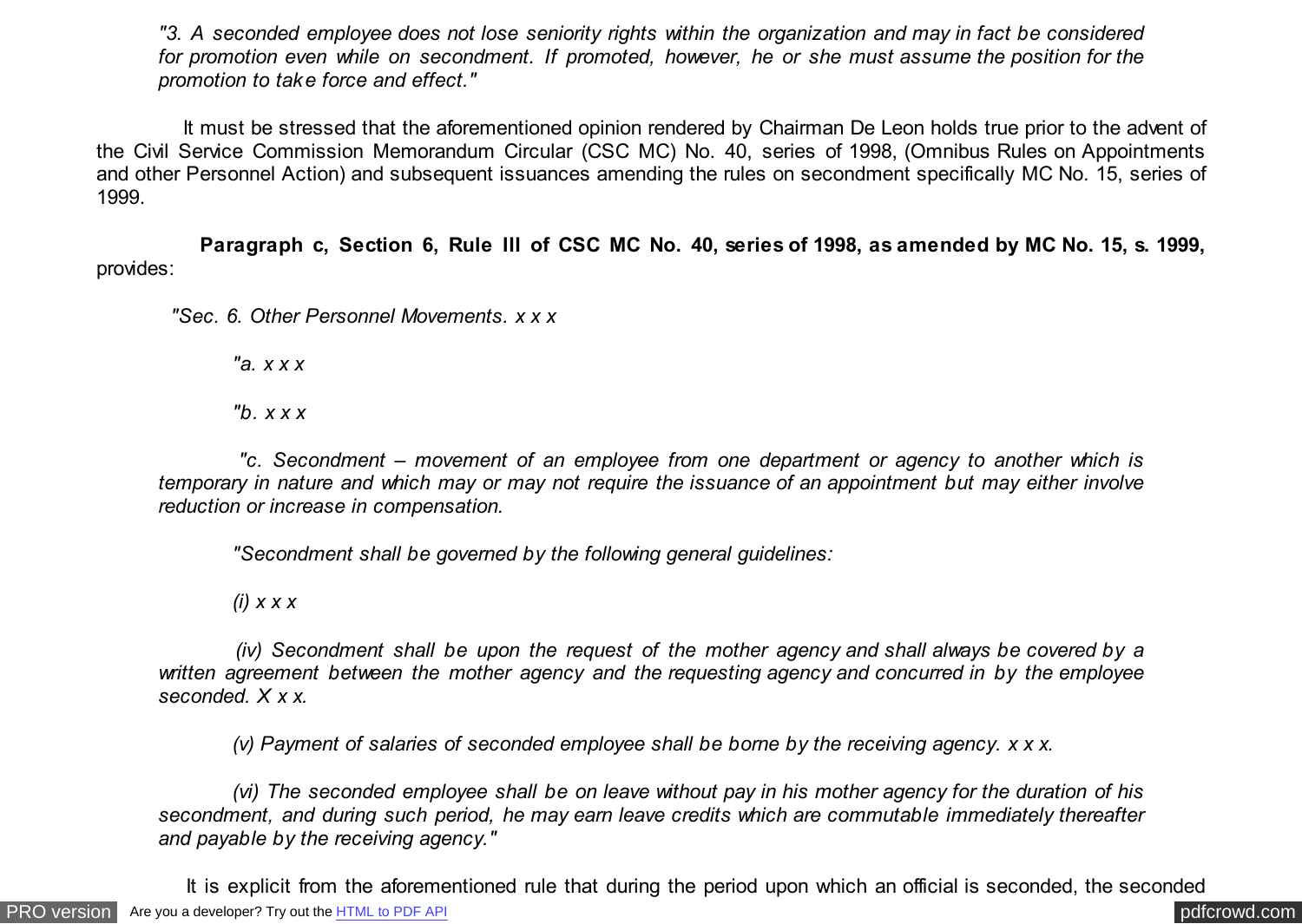official renders services in the receiving agency and not in his mother agency, where he is considered on leave without pay. The seconded official's performance, therefore, during the said period, however commendable, redounds to the benefit of the receiving agency and not his mother agency. Hence, it is highly discouraging on the part of deserving officials who actually rendered services in and had contributed to the productivity of their mother agency, if and when, seconded officials who are not reporting to work in the latter and who are considered on leave without pay, be considered for promotion during the period of their secondment. Thus, the Commission in the aforementioned rule, specifically disqualifies for promotion officials, who are on secondment with other agency, during the period of their secondment.

 It must be pointed out, however, that the abovementioned rule is prospective in application. Officials, who were initially seconded to receiving agencies prior to the effectivity of the aforementioned rule, are governed by the old rule. Under the old rule, seconded officials are not disqualified for promotion. However, once promoted, seconded officials must assume the position for the promotion to take force and effect, as mentioned in the aforementioned letter of Chairman De Leon.

 What is controlling, therefore, on whether or not the seconded officials of the DECS may be considered for promotion, is the date of the seconded officials' "initial" secondment to the receiving agencies.

 **WHEREFORE,** t his Commission hereby rules and so holds that, seconded officials of the DECS, who were initially seconded to receiving agencies prior to the effectivity of CSC No. 15, series of 1999, i. e., fifteen days following its publication in a newspaper of general circulation, September 26, 1999, are not disqualified for promotion. However, once promoted, the seconded officials must assume the position for the promotion to take force and effect.

Quezon City, **OCT 18 2000**

(SGD.) **CORAZON ALMA G. DE LEON**  Chairman

O.B. **JOSE F. ERESTAIN, JR.** Commissioner

(SGD.) **J. WALDEMAR V. VALMORES Commissioner** 

[PRO version](http://pdfcrowd.com/customize/) Are you a developer? Try out th[e HTML to PDF API](http://pdfcrowd.com/html-to-pdf-api/?ref=pdf) provided and the example of the HTML to PDF API [pdfcrowd.com](http://pdfcrowd.com)